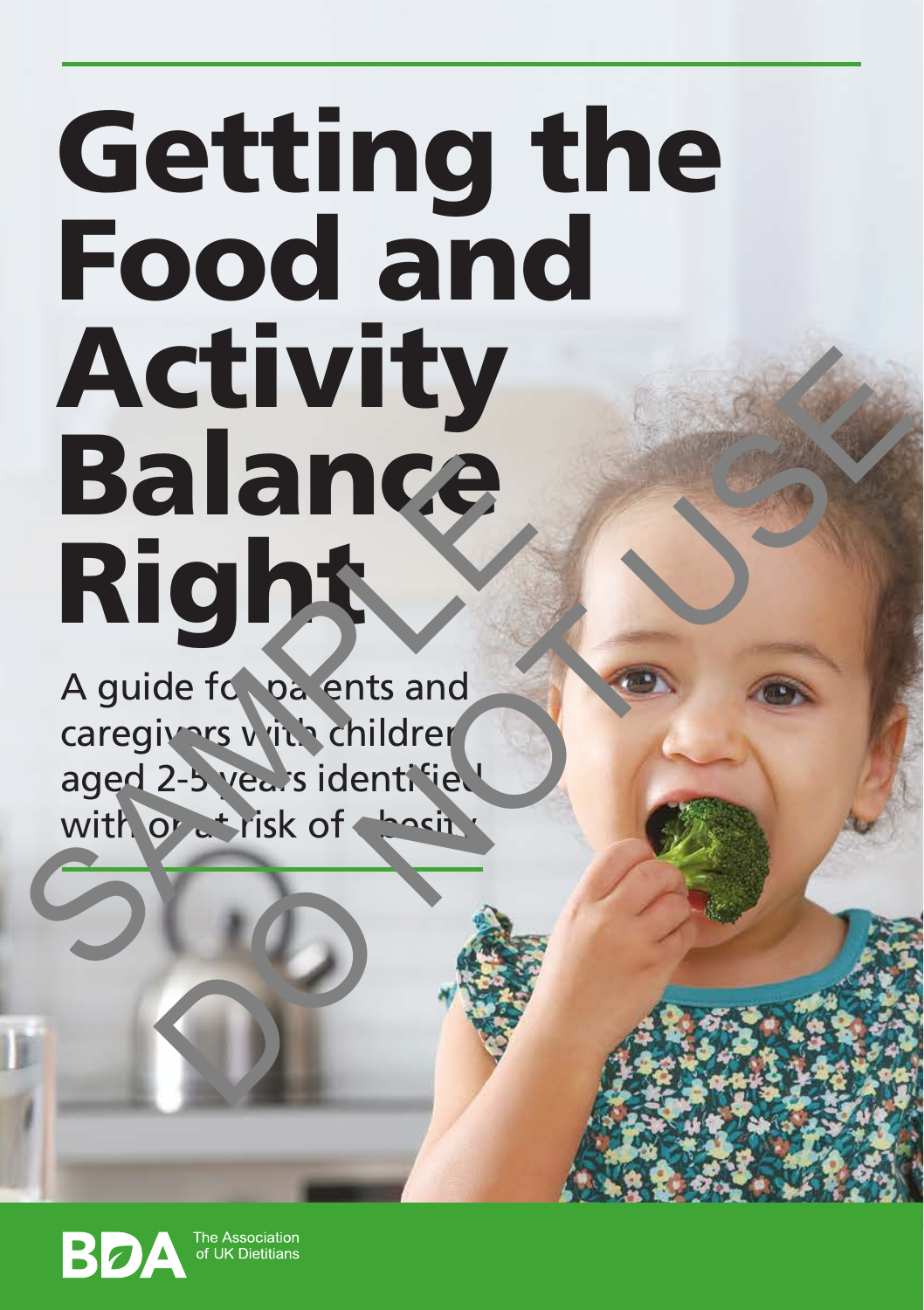#### **Getting the Food and Activity Balance Right**

Many parents/caregivers find it difficult to know how much to feed their child. It is important to remember that if a child is given more food than they need, they will gain weight at an unhealthy rate. Read on for some tips to help you get the balance right.

### **Portions**

Children have smaller stomachs than adults so they need child-sized portions.  $U$ child-sized plates or side plates to control portion sizes. At each main meal offer at least one serving of vegetables or salad enough to cover at least one third of the plate) e.g. a sandwich served with cucumber sticks and cherry tomato pieces or  $\sinh$ pie served with carrots and green beans. child-sized plates or side plates to control ortion sizes. A<br>least one serving of vegetables or salar (enough to cover<br>plate) e.g. a sandwich served with co. "mb" sticks and or<br>pie served with carrots and green beans.<br>Anot

Another visual way to help you offer the r<sup>ight</sup> amount is to use your child's hand size as a quide and follow these three simple rules at main meal times: • Use your child's palm size for the protein portion (meat, fish, shellfish, pultry, ulses beans, egg)  $\overline{\phantom{a}}$  fist size for the starchy sand hydrate portion (pasta, rice, potato, slice of bread etc); the state of the state of the state of the state of the state of the state of the state of the state of the state of the state of the state of the state of the state of the state of the state of the state of the state of t

• Both their hands cupped together for the vegetable portion (excluding potato).

It's easy to eat more  $\frac{1}{2}$  od than needed when larger portions are offered.  $A$   $\overline{A}$  ow your children to tell you when they feel full and let 'hem stop ating at this point; don't ever force them to finish what is on their plate.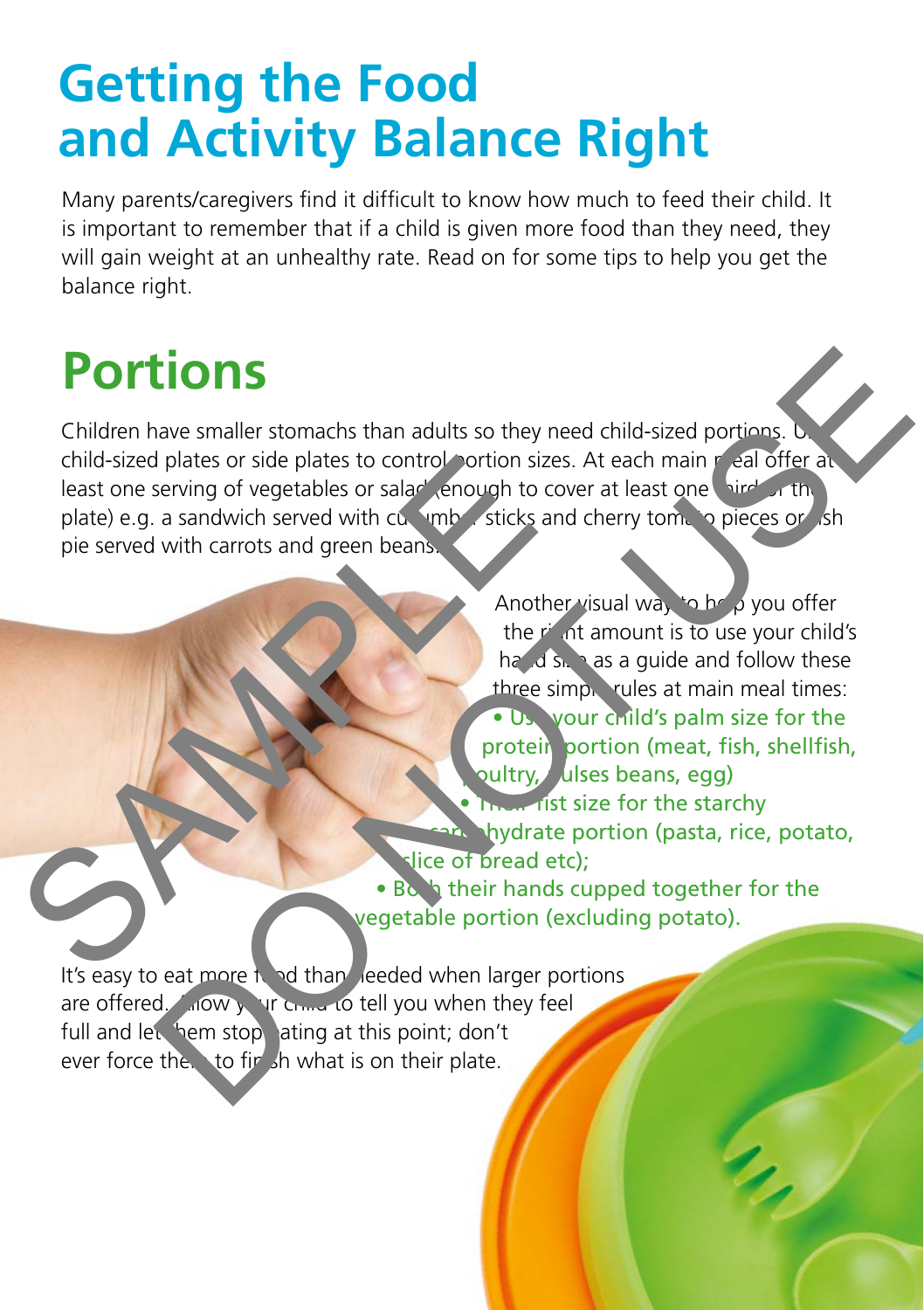## **Drink Choice**

Thirst and hunger can easily be confused especially by young children so it is really important to make sure you offer enough drinks. Did you know that we should all have at least 6 to 8 drinks every day? The drink size varies with age, adults needing larger drinks than toddlers. Have a think to see how you can fit in at least 6 drinks each day for your child.

Water is the best choice of drink between meals and with lunch and dinner. Fizzy drinks, squashes and juice drinks all contain lots of added sugar (and calories) and are best avoided. Fruit juices and smoothies can have a similar calorie (and sure  $\vec{r}$ ) content to fizzy drinks - so it is better for your child to enjoy eating a piece of fruit and drinking water instead! usiles and glute dinner and conductions or added sugger (and sugger) and conduction of fizzy drinks - so it is better for your child to enjoy eating a piece find subset of prior when the state of the state of the state of

Tips to make water more interesting:

- Have a jug of water on your table at mealtimes and encourage your child to drink between meal times by giving them a funky water bottle.
- Add slice of orange or pieces of fruit when making it cubes, to make water more interesting. Tips to make water more interesting:<br>
• Have a jug of water on your ta' e at realtimes a<br>
to drink between meal times by string the in a fu<br>
water more interesting.<br>
Water more interesting.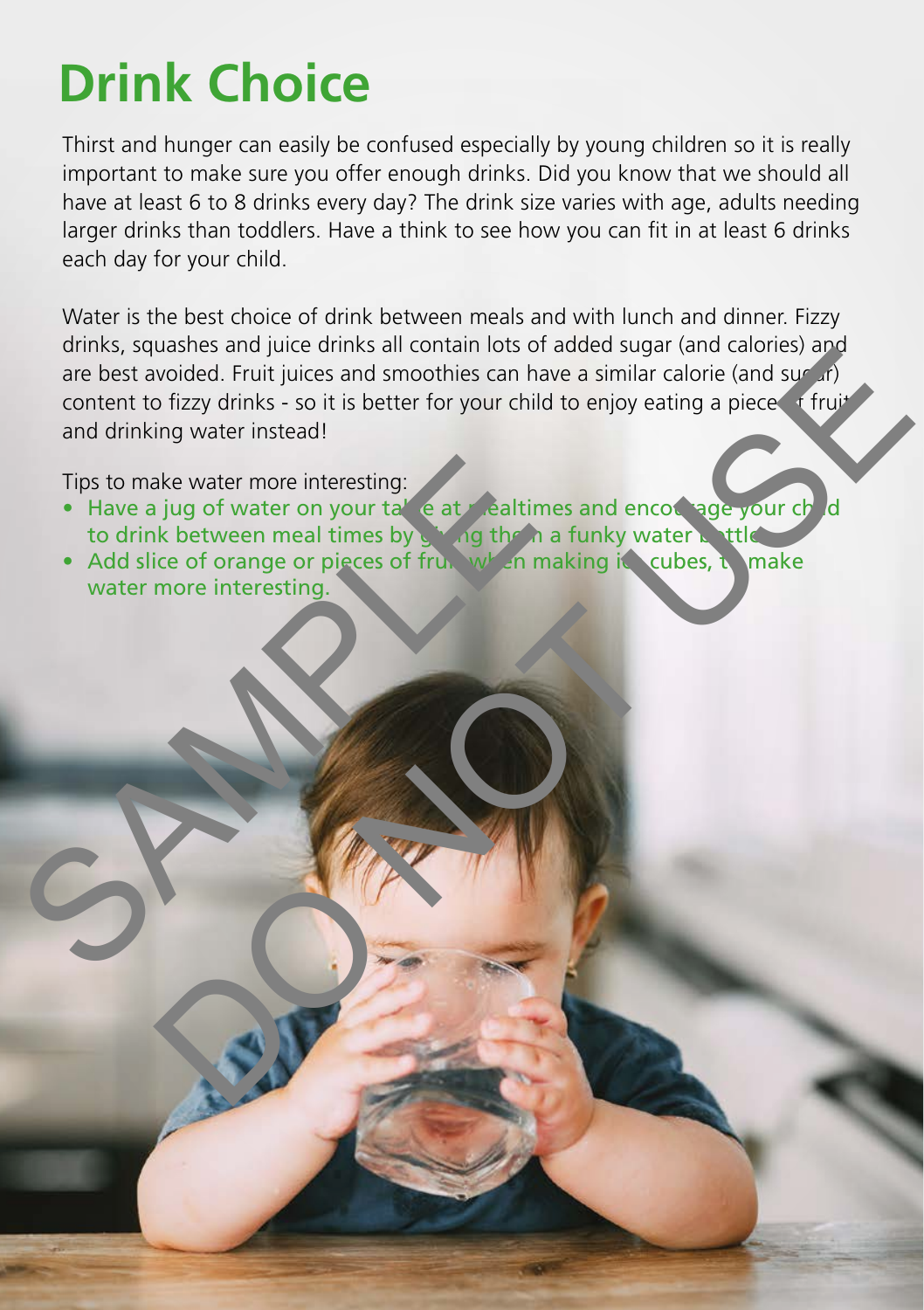# **Fruit and Vegetables**

Does your child get their '5-a-day'? Fruit and vegetables are really good for us and they can also help us feel fuller for longer as they are packed with fibre and water. A useful portion guide for fruit is the amount that fits into your child's hand.

Sometimes children eat everything when they are introduced to solid foods in the first year of life but appear to go off fruit or vegetables in the toddler years; if this has happened to your child have a look at the top tips below.

#### **Improve fruit and veget ale intake**

• It can take numerous,  $\text{re}_k$  ated exposures to new foods if they are not accepted straight away. Keep of dering a variety of direction fruits and vegetables every  $\sim \sqrt{v}$ .

**tips**

- It can be useful to look at lots of different fruit and vegetables when you are shopping with your villd. Your  $c_{\text{max}}$  then decide what they'd like to try.
- If your child does. I like getting mess w with sod-try wrapping the fruit or  $v_{\text{esc}}$  -ble in clingfilm or foil so they don't need to touch it. Eco-friendly alternatives are a clean cotton closus or beeswax food wrap. Some fruit and vegetables can be eaten  $\epsilon$  sily with a knife and fork too e.g. a slice of  $r \ln n$  mango. **Improve fruit and veget. Je j .take**<br>
Improve fruit and veget. Je j .take<br>
It can take numerous, re<sub>k</sub> vated expo. res to net<br>
not accepted straigh' ... w. Yeep . .ering a vere .<br>
vegetables every  $\chi$  ...<br>
It can be use **Example 18 and 18 and 18 and 18 and 18 and 18 and 18 and 18 and 18 and 18 and 18 and 18 and 18 and 18 and 18 and 18 and 18 and 18 and 18 and 18 and 18 and 18 and 18 and 18 and 18 and 18 and 18 and 18 and 18 and 18 and 18** 
	- Try  $\alpha$  to react hen a  $\alpha$  ild negatively responds to eating fruit or vegetables, espe<sup>i</sup>ally if the child is fussy. Praise good behaviour if they do attempt to  $\sim$   $\frac{c_{\text{v}}}{c_{\text{v}}}\sim$  very etables.
	- Don't  $\alpha$  or a 'treat' food if they try/finish all their fruit or vegetable as this reinforces the idea that the 'treat' tastes better!
	- Get your child involved in making or growing their food/snack. Children often eat their own handiwork! Why not try making fruit salad, fruit faces from different fruit pieces or even a slice of fruit pizza (use watermelon for the base and top with pieces of different fruits e.g. sliced banana and chopped grapes).